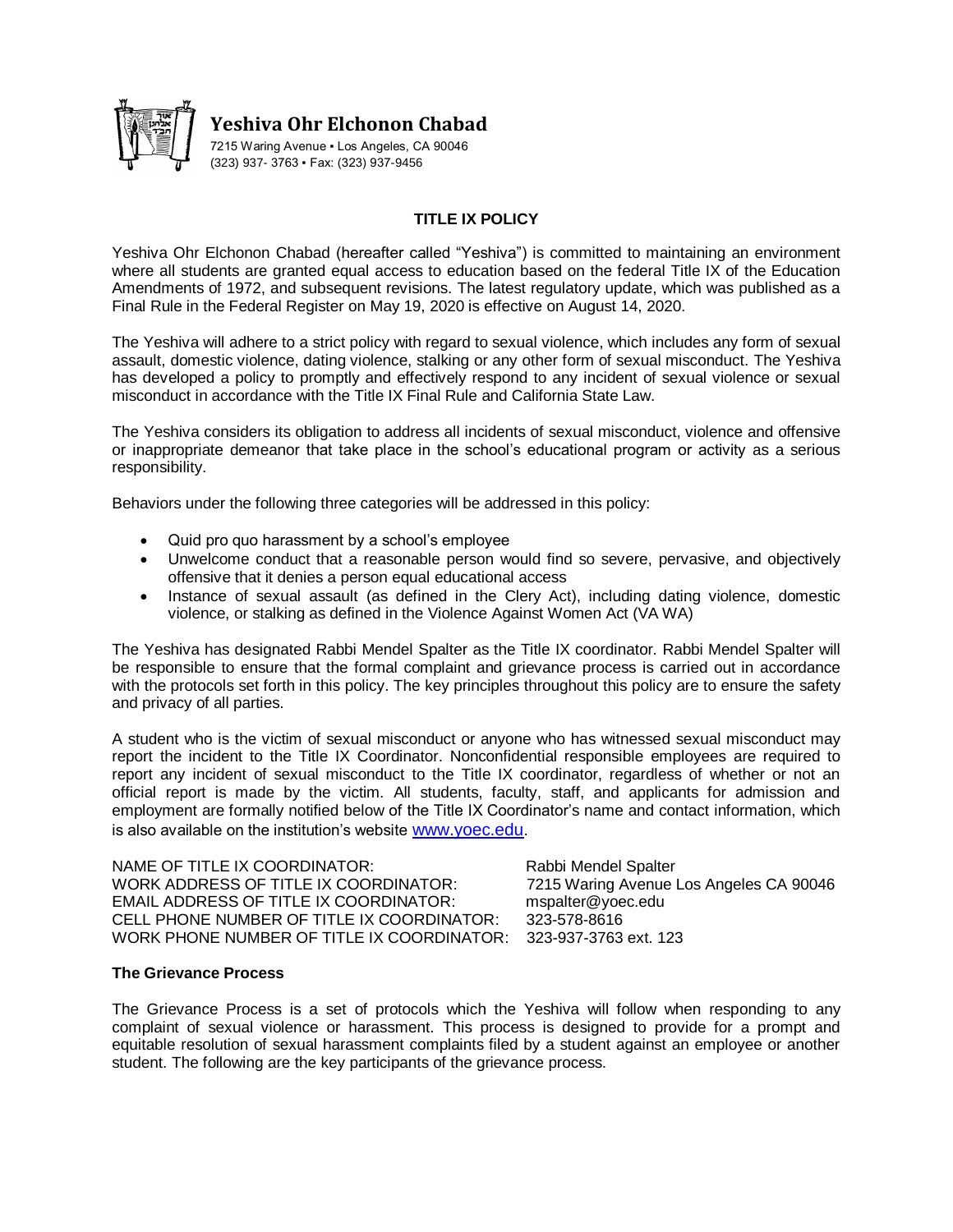- Complainant *individual who is alleged to be the victim of conduct that could constitute sexual harassment*
- Respondent *an individual who has been reported to be the perpetrator of conduct that could constitute sexual harassment*
- Title IX coordinator *Institutional employee who receives the initial complaint and oversees that the grievance process is carried out*
- Investigator(s) *Institutional employee(s) who investigates the claim and produces evidence*
- Advisors *third parties who represent Complainant or Respondent in a live hearing*
- Decision-maker(s) aka hearing officer(s) *Institutional employee(s) who reviews evidence, listens to the arguments of the advisors at a live hearing and decides if the respondent is innocent or guilty*

All Title IX personnel, including Title IX coordinators, investigators, and decision-makers must be free from conflict of interest or bias for or against either party. All personnel will receive training on:

- The definition of sexual harassment as per the current Federal Rules,
- The scope of activities covered (i.e. the school's education programs, activities
- and campus facilities),
- Trauma-informed investigatory and hearing practices that help ensure an impartial and equitable process,
- Best practices for assessment of a sexual harassment or sexual violence complaint,
- How to conduct an investigation and grievance including hearings, appeals, and informal resolution processes,
- Best practices for questioning of the complainant, respondent, and witnesses,
- How to serve impartially, including by avoiding prejudgment of the facts at issue, conflicts of interest, and bias, and
- Implicit bias and racial inequities, both broadly and in school disciplinary processes.

To begin the grievance process, a document known as a Formal Complaint, which alleges an incident of sexual harassment must be filed by the complainant and signed by the Title IX coordinator. Formal Complaints must be filed in writing, and may be submitted by mail, email or in person, using the information listed above.

A student may report sexual harassment by a third party following the same procedures. The Yeshiva will respond to those reports to address or prevent a hostile educational environment or to ensure students' access to education.

The Title IX coordinator will assess each report of sexual harassment and provide outreach, as appropriate, to each identifiable student who is alleged to be the victim of the reported conduct. The outreach will include all of the following information:

- The information that the Yeshiva has received a report that the student may have been a victim of sexual harassment.
- Retaliation for filing a complaint or participating in a complaint process, or both is prohibited.
- Counseling resources within the institution and the community, as listed below.
- Where a crime may have occurred, the student has the right, but not the obligation, to report the matter to law enforcement.
- The institution's investigation procedures established as described below.
- Potential interim measures, such as no-contact directives, housing changes, and academic schedule changes, where applicable.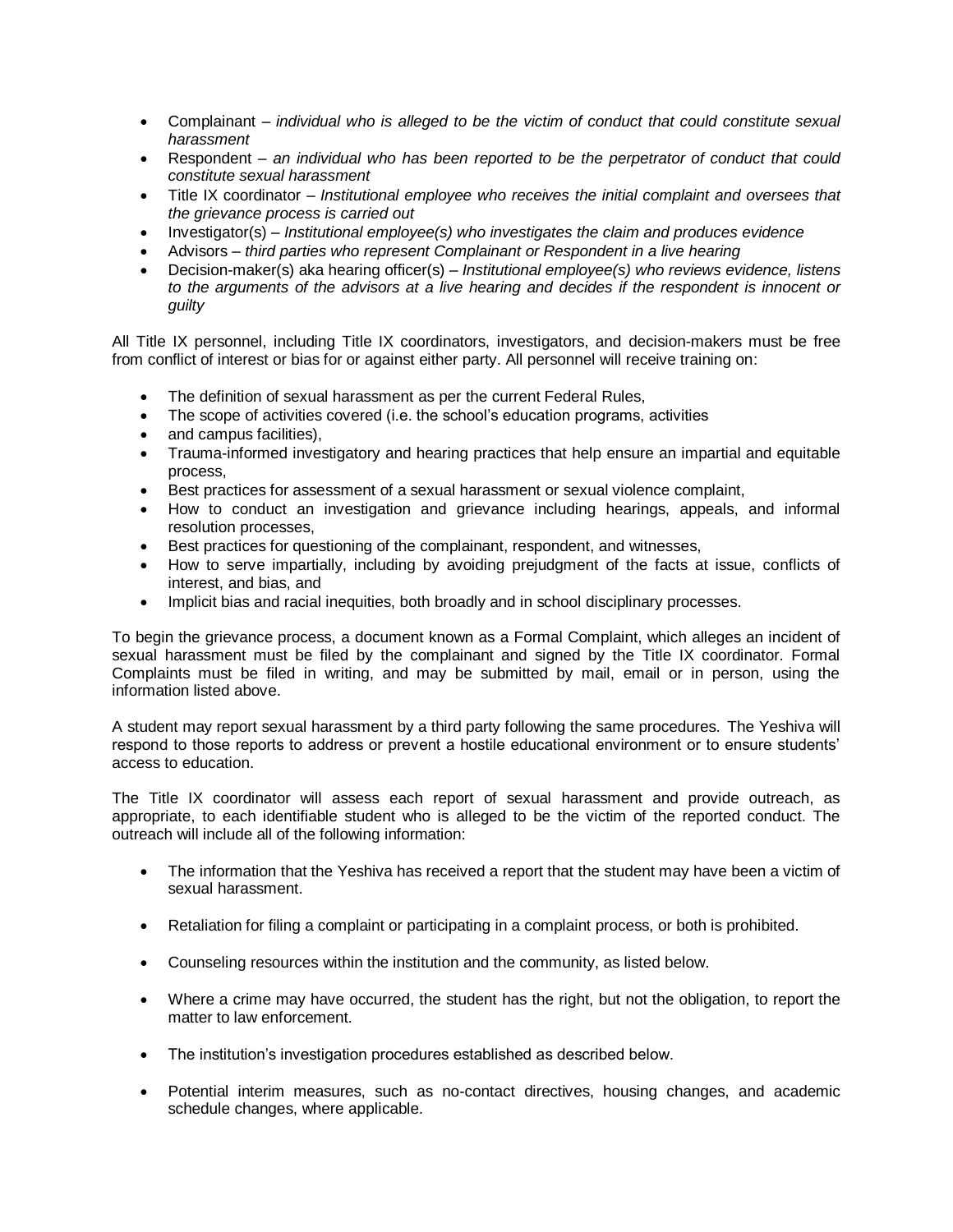- The importance of preserving evidence.
- A request for the student to meet with the Title IX coordinator to discuss options for responding to the report.
- The manner in which the institution responds to reports of sexual harassment and a description of potential disciplinary consequences.

Regardless of whether or not a complaint has been filed under the Yeshiva's grievance procedures, if the Yeshiva knows, or reasonably should know, about possible sexual harassment involving individuals subject to the Yeshiva's policies at the time, the Yeshiva will promptly investigate to determine whether the alleged conduct more likely than not occurred, or otherwise respond if the Yeshiva determines that an investigation is not required. If the Yeshiva determines that the alleged conduct more likely than not occurred, it will immediately take reasonable steps to end the harassment, address the hostile environment, if one has been created, prevent its recurrence, and address its effects.

The Yeshiva will ensure that the persons or entities responsible for conducting investigations, finding facts, and making disciplinary decisions are neutral, and will ensure trauma-informed and impartial investigation of complaints. Student parties will be given an opportunity to identify witnesses and other evidence to assist the institution in determining whether a policy violation has occurred, and will be informed that any evidence available but not disclosed during the investigation might not be considered at a subsequent hearing.

If at any point in the grievance process, the complainant informs the Title IX coordinator in writing that he/she requests a dismissal, the complaint will be dismissed. If all parties are willing, they may meet with a mediator to try to reach an informal resolution. If all parties are satisfied with the resolution the complaint may be dismissed. If at any point either party chooses to discontinue mediation, the grievance process will continue. All parties will be notified, in writing, of a dismissal.

The Yeshiva does not allow mediation, even on a voluntary basis, to resolve allegations of sexual violence.

The Yeshiva will not require that the complainant enter a voluntary resolution agreement or any other form of resolution as a prerequisite to receiving remedial measures from the institution which safeguard the complainant's access to education.

If the allegations in the Formal Complaint are behaviors that do not meet the definition of sexual harassment as defined by Title IX, or the allegations took place outside of the school's education program or activity, or were against a person outside of the United States, the formal complaint will be dismissed as not being in the jurisdiction of the institution, and the complainant will be referred to other resources including law enforcement and supportive resources.

A written notice will be provided to parties of the outcome of the complaint, including whether a policy violation was found to have occurred, the basis for that determination, including factual findings, and any discipline imposed. The Yeshiva will take steps to prevent recurrence of any harassment and to correct its discriminatory effects on the complainant and others, if appropriate.

If the allegations are behaviors that meet the definition of sexual harassment as defined by Title IX and took place within the school's education program or activity against a person inside the United States, the Title IX coordinator will send both the complainant and respondent written notice of the complaint and its allegations.

The investigation and adjudication of alleged misconduct under this section is not an adversarial process between the complainant, the respondent, and the witnesses, but rather a process for postsecondary institutions to comply with their obligations under existing law. The complainant does not have the burden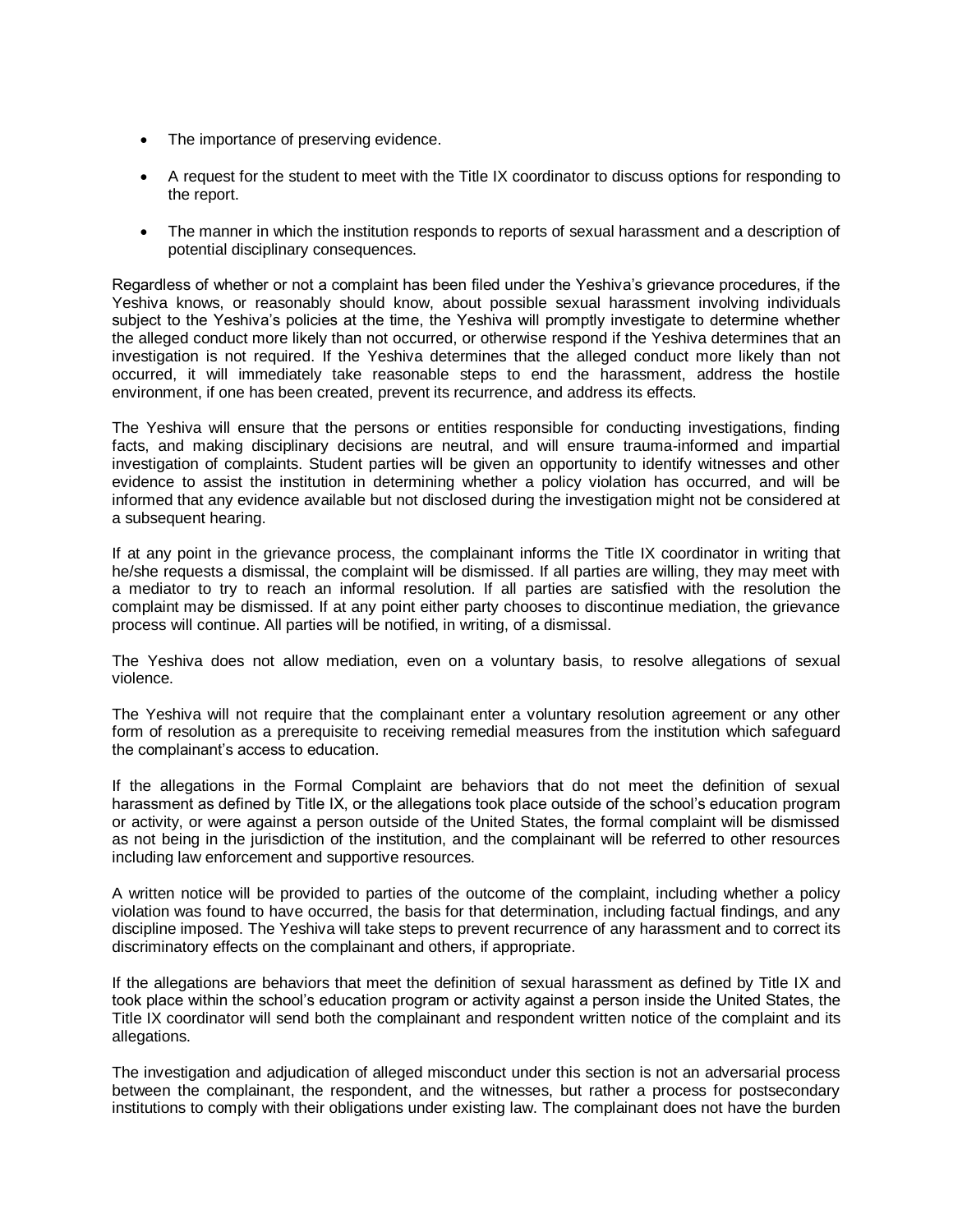to prove, nor does the respondent have the burden to disprove, the underlying allegation or allegations of misconduct.

If a policy violation is found to have occurred, the Yeshiva will initiate a formal investigation within 14 days of the complaint filing. The student parties will receive notice that the Yeshiva is conducting a formal investigation. The notice will include the allegations and the alleged institutional policy violations under review. The investigator(s) will be responsible to research the incident and gather evidence. Any new allegations that arise during the course of the investigation that could subject either party to new or additional sanctions will be subject to the same notice requirements.

The Yeshiva, and not the parties, will bear the primary burden of gathering evidence. To protect the privacy of all parties, and in accordance with HIPAA, the Yeshiva will not access or disclose any party's medical, psychological, or treatment records without voluntary written consent. All parties retain the right to gather evidence independently and discuss the allegations directly with the investigator(s).

The Yeshiva will afford both student parties the opportunity to each have a support person or adviser accompany the student party during any stage of the process. Student parties have the right to consult with an attorney, at their own expense, at any stage of the process if they wish to do so. An attorney may serve as a support person or advisor.

When requested by a complainant or otherwise determined to be appropriate, the Yeshiva will issue an interim no-contact directive prohibiting the respondent from contacting the complainant during the pendency of the investigation. The Yeshiva will not issue an interim mutual no-contact directive automatically, but instead will consider the specific circumstances of each case to determine whether a mutual no-contact directive is necessary or justifiable to protect the noncomplaining party's safety or wellbeing, or to respond to interference with an investigation. A no-contact directive issued after a decision of responsibility has been made will be unilateral and only apply against the party found responsible.

Upon the issuance of a mutual no-contact directive, the Yeshiva will provide the parties with a written justification for the directive and an explanation of the terms of the directive. Upon the issuance of any nocontact directive, the Yeshiva will provide the parties with an explanation of the terms of the directive, including the circumstances, if any, under which violation could be subject to disciplinary action.

If a complainant requests confidentiality, which could preclude a meaningful investigation or potential discipline of the potential respondent, or that no investigation or disciplinary action be pursued to address alleged sexual harassment, the Yeshiva will take the request seriously, while at the same time considering its responsibility to provide a safe and nondiscriminatory environment for all students, including for the complainant. The Yeshiva will generally grant the request. In determining whether to disclose a complainant's identity or proceed to an investigation over the objection of the complainant, the Yeshiva may consider whether any of the following apply:

(I) There are multiple or prior reports of sexual misconduct against the respondent.

(II) The respondent reportedly used a weapon, physical restraints, or engaged in battery.

- (III) The respondent is a faculty or staff member with oversight of students.
- (IV) There is a power imbalance between the complainant and respondent.

(V) The complainant believes that the complainant will be less safe if the complainant's name is disclosed or an investigation is conducted.

(VI) The Yeshiva is able to conduct a thorough investigation and obtain relevant evidence in the absence of the complainant's cooperation.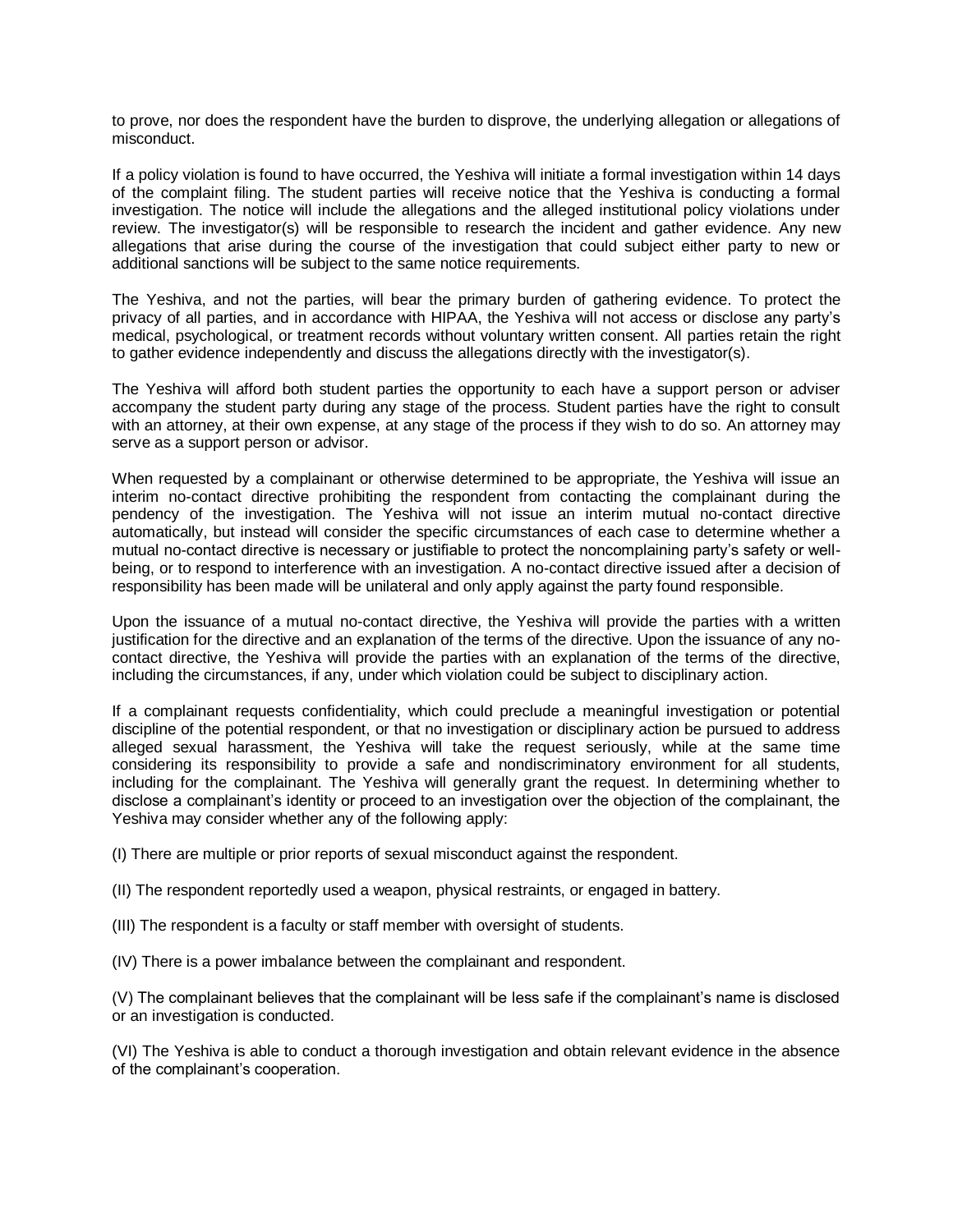If the Yeshiva determines that it can honor the student's request for confidentiality, it will still take reasonable steps to respond to the complaint, consistent with the request, to limit the effects of the alleged sexual harassment and prevent its recurrence without initiating formal action against the alleged perpetrator or revealing the identity of the complainant. These steps may include increased monitoring, supervision, or security at locations or activities where the alleged misconduct occurred; providing additional training and education materials for students and employees; or conducting climate surveys regarding sexual violence. The Yeshiva will also take immediate steps to provide for the safety of the complainant while keeping the complainant's identity confidential as appropriate. These steps may include changing living arrangements or course schedules, assignments, or tests. The complainant will be notified that the steps the Yeshiva will take to respond to the complaint will be limited by the request for confidentiality.

If the Yeshiva determines that it must disclose the complainant's identity to the respondent or proceed with an investigation, it will inform the complainant prior to making this disclosure or initiating the investigation. The Yeshiva will also take immediate steps to provide for the safety of the complainant where appropriate. In the event the complainant requests that the Yeshiva inform the respondent that the student asked the Yeshiva not to investigate or seek discipline, the Yeshiva will honor this request.

The Yeshiva will consider and respond to requests for accommodations relating to prior incidents of sexual harassment that could contribute to a hostile educational environment or otherwise interfere with a student's access to education where both individuals are, at the time of the request, subject to the Yeshiva's policies.

The investigator or hearing officer will not consider prior or subsequent sexual history between the complainant and anyone other than the respondent for any reason unless directly relevant to prove that physical injuries alleged to have been inflicted by the respondent were inflicted by another individual.

The investigator or hearing officer will not consider the existence of a dating relationship or prior or subsequent consensual sexual relations between the complainant and the respondent unless the evidence is relevant to how the parties communicated consent in prior or subsequent consensual sexual relations. Where the investigator or hearing officer allows consideration of evidence about a dating relationship or prior or subsequent consensual sexual relations between the complainant and the respondent pursuant to the above sub-subclause, the mere fact that the complainant and respondent engaged in other consensual sexual relations with one another is never sufficient, by itself, to establish that the conduct in question was consensual. Before allowing the consideration of any evidence proffered pursuant to this subdivision, the investigator or hearing officer shall provide a written explanation to the parties as to why consideration of the evidence is consistent with this clause.

The Yeshiva will send written advance notice of any investigative interviews, meetings, or hearings. The Yeshiva will send the parties, and their advisors, a summary of the evidence directly related to the allegations, in electronic format or hard copy, with at least 10 days for the parties to inspect, review, and respond to the evidence before a formal hearing.

The Yeshiva will not unreasonably deny a student party's request for an extension of a deadline related to a complaint during periods of examinations or school closures.

A notice in writing to parties of any extension of a time period granted in the investigation and fact-finding process that would change the prospective timeframes for the major stages of the complaint process, and the reason for that extension will be provided.

Periodic status updates on the investigation consistent with the timelines listed will be provided to the complainant and respondent.

The Yeshiva will decide whether or not a hearing is necessary to determine whether any sexual violence more likely than not occurred. In making this decision, the Yeshiva may consider whether the parties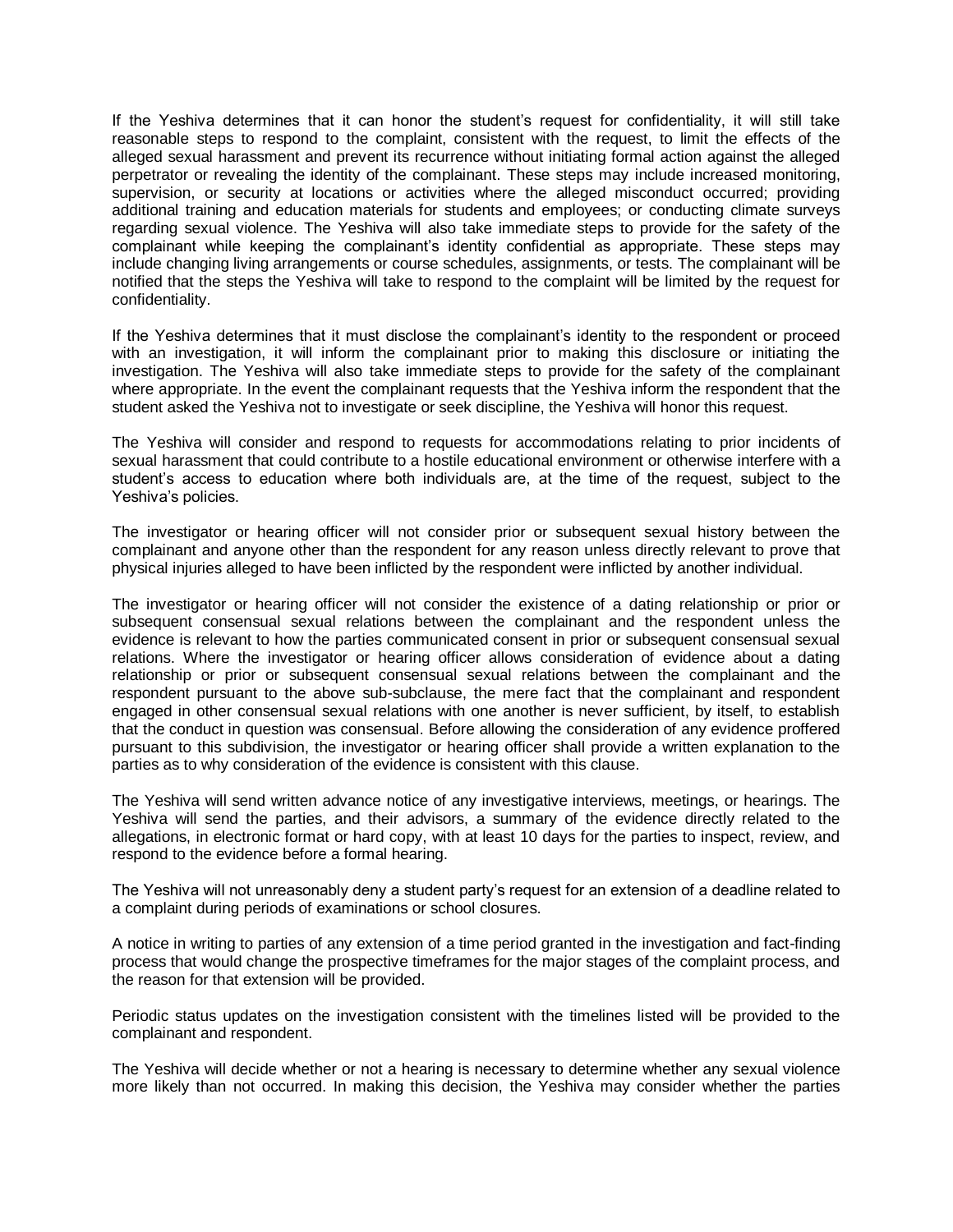elected to participate in the investigation and whether each party had the opportunity to suggest questions to be asked of the other party or witnesses, or both, during the investigation.

If determined to be necessary, the Yeshiva will schedule a live hearing with the right of crossexamination. Each party's advisor may ask the other party and any witnesses all relevant, followup, and questions challenging credibility. Questions of either party or of any witness that are repetitive, irrelevant, or harassing are prohibited.

If either party does not have an advisor present at the hearing, the school will provide, without fee or charge to that party, an advisor of the school's choice who is acceptable to that party.

At the request of either party, the Yeshiva will provide for the live hearing to occur with the parties located in separate rooms with technology enabling the decision-maker(s) and parties to simultaneously see and hear the party or the witness answering questions. The Yeshiva will create a recording, or transcript, of any live hearing for the record. The decision-maker(s) will receive proper training on any technology that will be used at the live hearing.

Any hearing shall be subject to the following rules:

- 1. Any cross-examination of either party or any witness shall not be conducted directly by a party.
- 2. Either party or any witness may request to answer the questions by video from a remote location.
- 3. Student parties shall have the opportunity to submit written questions to the hearing officer in advance of the hearing. At the hearing, the other party shall have an opportunity to note an objection to the questions posed. The institution may limit such objections to written form, and neither the hearing officer nor the institution are obligated to respond, other than to include any objection in the record. The hearing officer shall have the authority and obligation to discard or rephrase any question that the hearing officer deems to be repetitive, irrelevant, or harassing. In making these determinations, the hearing officer is not bound by, but may take guidance from, the formal rules of evidence.
- 4. Generally, the parties may not introduce evidence, including witness testimony, at the hearing that the party did not identify during the investigation and that was available at the time of the investigation. However, the hearing officer has discretion to accept for good cause, or exclude, such new evidence offered at the hearing.

Within 14 days of conclusion of the hearing, the decision-maker(s) will issue a written determination with conclusions. The determination will employ "preponderance of the evidence" standard regarding culpability. Preponderance of the evidence standard is met if the institution determines that it is more likely than not that the alleged misconduct occurred, based on the facts available at the time of the decision. It will detail findings of fact as to whether the alleged conduct occurred, and the rationale for its findings as to each allegation. It will describe any disciplinary sanctions imposed on the respondent, and whether other specific remedies will be provided to the complainant. The written determination will be sent to both parties simultaneously, along with information about how to file an appeal.

All parties will have the right to file an appeal within 10 days based on the following: procedural irregularity that affected the outcome of the matter, newly discovered evidence that could affect the outcome of the matter, and/or an assertion that institutional Title IX personnel had a conflict of interest or bias that affected the outcome of the matter. The non-appealing party will have a chance to respond to the appeal.

#### **Supportive Measures**

The Yeshiva will inform the complainant and respondent of the available supportive measures, resources and referrals and assist them in accessing those resources. Some resources that provide culturally